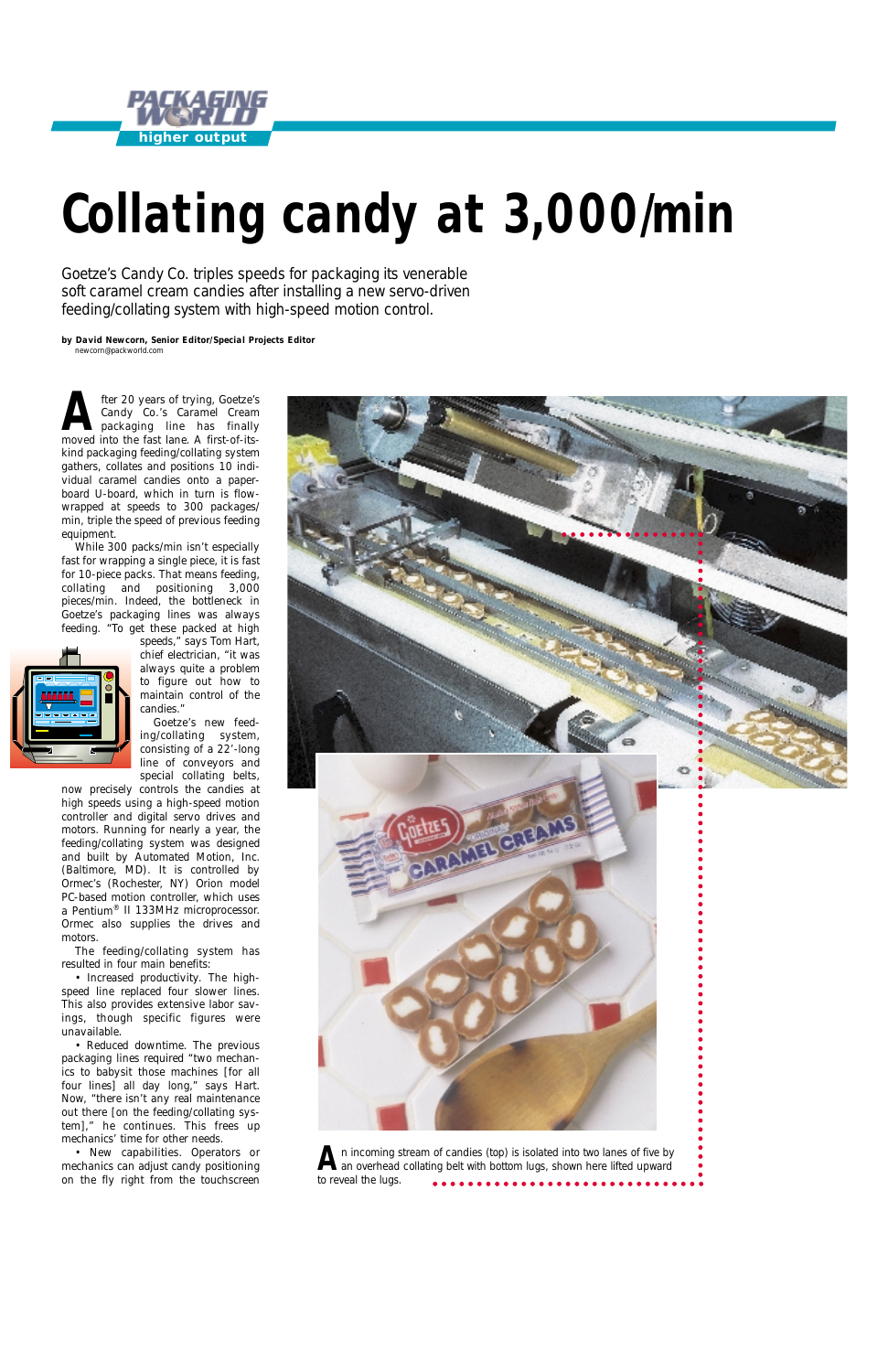

*A motion controller synchronizes the motions of twelve servo drives based on the speed of the flow wrapper. The motion controller controls the wrapper with the help of a PLC, which is omitted in this simplified drawing.*

operator interface, thanks to the digital motion control system.

• Room for future growth. The feeding/collating system was actually built to run at 400 packs or 4,000 pieces/min, and Goetze's successfully tested the feeding/collating system at the higher speed. However, the current flow wrapper, which is several years old, can reliably wrap at speeds up to about 300 packs/min.

#### **Motion controller as system controller**

spaced %" apart into 5x2 groupings. That's done with three conveyor belts: one underneath, a lugged belt overhead that traps candies from above and a second belt underneath that meets the first one half way through the collating section. Each of the three belts is timed slightly faster than the previous one. The differences in speeds isolate groups of candies from the incoming stream, while at the same time "bunching" the candy pieces together. With just ¾" of space between incoming candies, there's little room for error, especially at high speeds. The motion controller keeps the servo motors at precise speeds in relation to one another, with no drift.

The heart of the feeding/collating system is the Orion, which acts as the system's main controller. It coordinates the system's 12 independent servo motors on the various conveyors, collating belts and reject station that make up the feeding/collating system. With an assist from a small PLC, the Orion also controls the flow wrapper. There's nothing especially unique about the PLC, according to Hart.

Previously, the feeding and collating functions were accomplished by combining pieces of two older wrapping machines—the infeed section of one coupled to the film wrapping section of the other. Although it worked, the awkward arrangement topped out at about 115 packages/min.

Now, candies are fed and collated via a series of conveyors and collating belts, all servo-driven and coordinated electronically, instead of using mechanical linkages, gears and cams off of a main drive shaft. All of the belts are urethane-based, Kevlar-reinforced timing belts from Mectrol (Saleh, NH).

The first station converts two lanes of 1"-dia candies

#### **Vision to come**

The next step is an inspection station. Sensors positioned over the belt just prior to the reject station check for missing pieces in a group and will trigger a servo-driven mechanism that sweeps off the entire group of 10 from the belt. Although each grouping of candies was visually inspected for quality at the time of *Packaging World*'s visit, a machine vision system from DVT (Norcross, GA) was expected to be installed by press time to inspect all 10 pieces of each candy grouping based on certain quality criteria.

The servo-driven reject mechanism is worthy of note, says Hart. At peak speed of 400 packs per min, equivalent to 3,200"/min, "we need to accelerate a stationary arm, match it to the speed of candy, and move it across the conveyor belt and back again to be in position for the next one. That's a rather incredible motion, and it needs the performance of a servo motor to do it."

Next, the 5x2 groups are deposited onto a paperboard Uboard. The U-boards are formed, folded and cut in-line from rollstock. The conveyor carrying the candies slants downward and ends just as a lugged conveyor underneath presents the U-boards, causing candies to feed directly onto the U-board.

To prevent the wrapper from jamming due to any overhang of the candies off the U-board, each unit passes under a short, overhead, lugged collating belt, called a load arranger. Like the collator belt upstream, this belt in effect traps the candies from above. Because it's traveling slightly slower than the lugged conveyor underneath, it holds the candies back, precisely aligning them with the leading edge of the card. The position of the candies on the U-board can be minutely adjusted on the fly from the touchscreen operator interface in increments of ½°. Even operators can make this adjustment, says Todd A. Goetze, vice president of operations. "It's that userfriendly," he says. "However, once it's set, very few changes have to be made," he adds. The firm currently runs just one product size on this line; however, Goetze notes that the feeding/collating system is capable of being changed over quickly.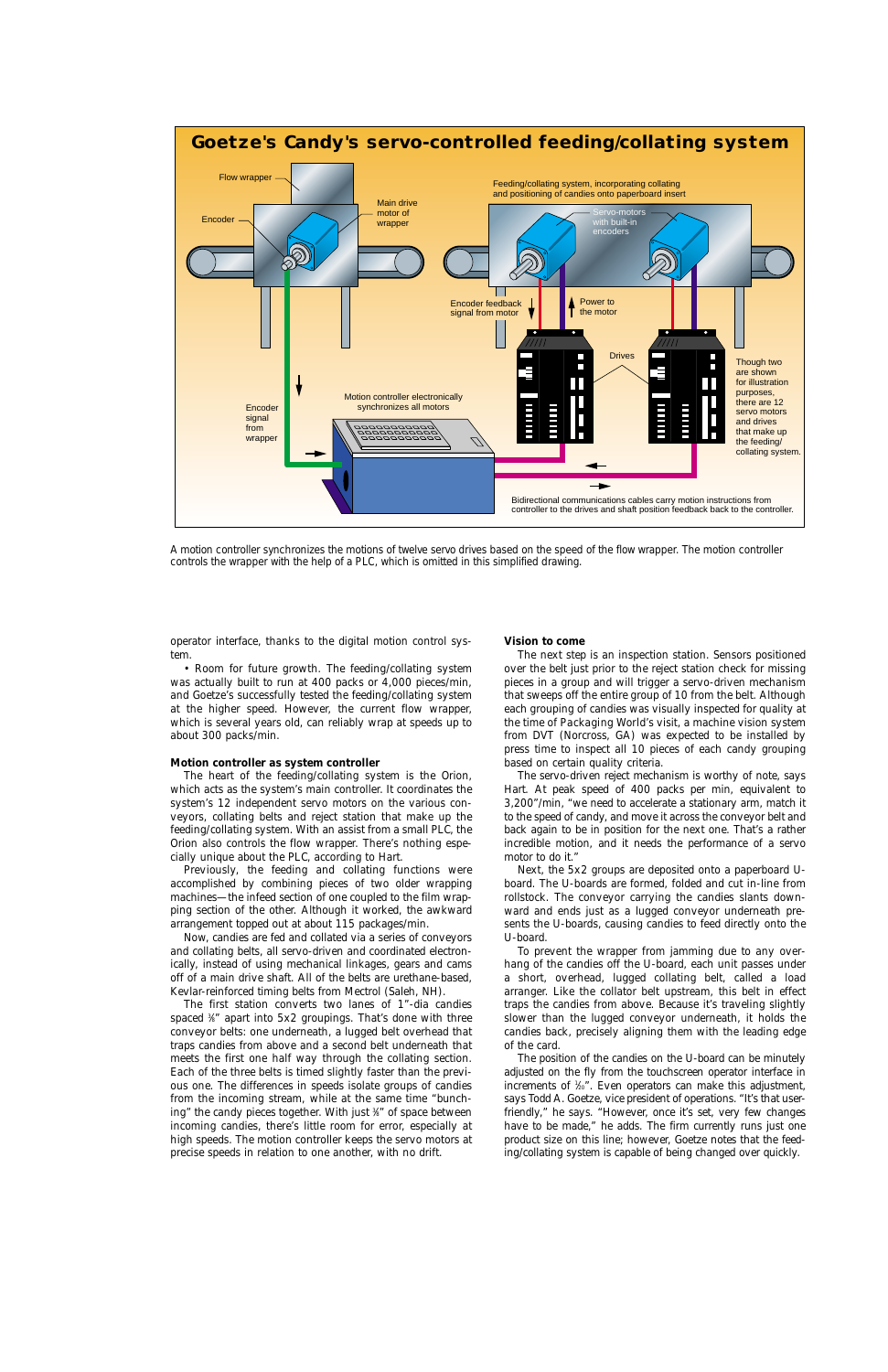

*Candy groupings with missing pieces are automatically rejected from the belt by a rotating paddle arm (below). Next, candies are precisely positioned onto U-boards (above). Operators can adjust the timing of any motor right from the operator interface (bottom).* 

At this point, the U-boards and candy enter the flow wrapper, where they're wrapped with film that's coldsealed. Each flow-wrapped pack measures 63 ⁄8" L.

Wrapped packs pass over a checkweigher and metal detector to verify that the candies conform to the weight printed on the package. Finally, they're hand-packed into chipboard cartons.

#### **Second system being installed**

After *PW* went to press, a second feeding/ collating system was expected to be installed in-line with a new digital servo wrapper supplied by Food Machinery Sales (Athens, GA). That flow wrapper, called the Mach 3, is expected to challenge the feeding/collating system's 400 pack/min capability.

Aside from increased production, Goetze's is looking forward to another important capability with the new Mach 3: the ability to easily change package sizes. That's not easily done on its existing flow wrapper, which is one of the reasons Goetze's only produces 10-packs, which retail for about 45¢.

"With these new machines [flow wrapper and a second feeding/collating system], we can go from a four-pack to a twenty-pack," says Goetze. "We'll have more options for going after different types of business that we couldn't accommodate before."

In all, the company is pleased with the higher output of its caramel cream packaging operation. "We did have a couple of companies who tried this project and failed," concludes Goetze, "but Automated Motion was victorious after all these years."





### *Ormec Systems Corp. (www.ormec.com) Phone: 800/656-7632*

*Automated Motion, Inc. (www.automated-motion.com)*

*Phone: 410/679-7902*